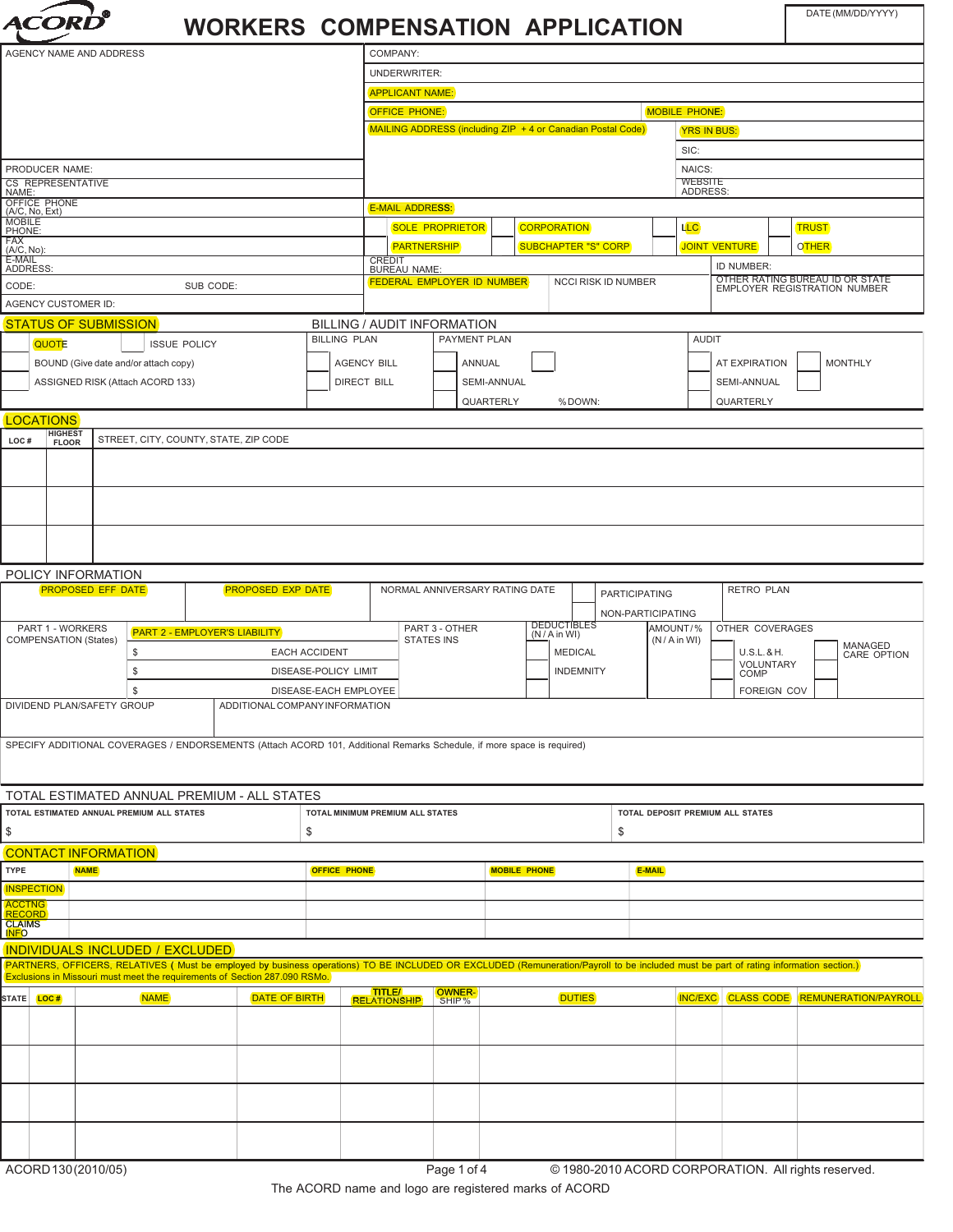| STATE RATING WORKSHEET<br>FOR MULTIPLE STATES, ATTACH AN ADDITIONAL PAGE 2 OF THIS FORM |                                     |                      |               |              |                                            |                             |                            |            |                        |                                                                   |                |                         |                                                    |
|-----------------------------------------------------------------------------------------|-------------------------------------|----------------------|---------------|--------------|--------------------------------------------|-----------------------------|----------------------------|------------|------------------------|-------------------------------------------------------------------|----------------|-------------------------|----------------------------------------------------|
| RATING INFORMATION - STATE:                                                             |                                     |                      |               |              |                                            |                             |                            |            |                        |                                                                   |                |                         |                                                    |
| LOC#                                                                                    | <b>CLASS CODE</b>                   | <b>DESCR</b><br>CODE |               |              | <b>CATEGORIES, DUTIES, CLASSIFICATIONS</b> | # EMPLOYEES<br>FULL<br>TIME | <b>PART</b><br><b>TIME</b> | <b>SIC</b> | <b>NAICS</b>           | <b>ESTIMATED ANNUAL</b><br><b>REMUNERATION/</b><br><b>PAYROLL</b> |                | <b>RATE</b>             | <b>ESTIMATED</b><br>ANNUALMANUAL<br><b>PREMIUM</b> |
|                                                                                         |                                     |                      |               |              |                                            |                             |                            |            |                        |                                                                   |                |                         |                                                    |
|                                                                                         |                                     |                      |               |              |                                            |                             |                            |            |                        |                                                                   |                |                         |                                                    |
|                                                                                         |                                     |                      |               |              |                                            |                             |                            |            |                        |                                                                   |                |                         |                                                    |
|                                                                                         |                                     |                      |               |              |                                            |                             |                            |            |                        |                                                                   |                |                         |                                                    |
|                                                                                         |                                     |                      |               |              |                                            |                             |                            |            |                        |                                                                   |                |                         |                                                    |
|                                                                                         |                                     |                      |               |              |                                            |                             |                            |            |                        |                                                                   |                |                         |                                                    |
|                                                                                         |                                     |                      |               |              |                                            |                             |                            |            |                        |                                                                   |                |                         |                                                    |
|                                                                                         |                                     |                      |               |              |                                            |                             |                            |            |                        |                                                                   |                |                         |                                                    |
|                                                                                         |                                     |                      |               |              |                                            |                             |                            |            |                        |                                                                   |                |                         |                                                    |
|                                                                                         |                                     |                      |               |              |                                            |                             |                            |            |                        |                                                                   |                |                         |                                                    |
|                                                                                         |                                     |                      |               |              |                                            |                             |                            |            |                        |                                                                   |                |                         |                                                    |
|                                                                                         |                                     |                      |               |              |                                            |                             |                            |            |                        |                                                                   |                |                         |                                                    |
|                                                                                         |                                     |                      |               |              |                                            |                             |                            |            |                        |                                                                   |                |                         |                                                    |
|                                                                                         |                                     |                      |               |              |                                            |                             |                            |            |                        |                                                                   |                |                         |                                                    |
| PREMIUM                                                                                 |                                     |                      |               |              |                                            |                             |                            |            |                        |                                                                   |                |                         |                                                    |
| STATE:                                                                                  |                                     |                      | <b>FACTOR</b> |              | <b>FACTORED PREMIUM</b>                    |                             |                            |            |                        | <b>FACTOR</b>                                                     |                | <b>FACTORED PREMIUM</b> |                                                    |
| <b>TOTAL</b>                                                                            |                                     |                      | N/A           | \$           |                                            |                             |                            |            |                        |                                                                   | \$             |                         |                                                    |
|                                                                                         | <b>INCREASED LIMITS</b>             |                      |               | $\mathbb S$  |                                            |                             | SCHEDULE RATING *          |            |                        |                                                                   | $$\mathbb{S}$$ |                         |                                                    |
| DEDUCTIBLE *                                                                            |                                     |                      |               | $\$$         |                                            | CCPAP                       |                            |            |                        |                                                                   | \$             |                         |                                                    |
|                                                                                         |                                     |                      |               | $\,$         |                                            |                             | STANDARD PREMIUM           |            |                        |                                                                   | $\$\,$         |                         |                                                    |
|                                                                                         | EXPERIENCE OR MERIT<br>MODIFICATION |                      |               | \$           | PREMIUM DISCOUNT                           |                             |                            |            |                        |                                                                   | $\$\,$         |                         |                                                    |
|                                                                                         |                                     |                      |               | \$           |                                            |                             | EXPENSE CONSTANT           |            |                        | N/A                                                               | $\$\,$         |                         |                                                    |
|                                                                                         | ASSIGNED RISK SURCHARGE *           |                      |               | $\mathbb{S}$ |                                            |                             | TAXES/ASSESSMENTS*         |            |                        | N/A                                                               | \$             |                         |                                                    |
| ARAP*                                                                                   |                                     |                      |               | \$           |                                            |                             |                            |            |                        |                                                                   | $\$\,$         |                         |                                                    |
| * N / A in Wisconsin                                                                    |                                     |                      |               |              |                                            |                             |                            |            |                        |                                                                   |                |                         |                                                    |
|                                                                                         | TOTAL ESTIMATED ANNUAL PREMIUM      |                      |               |              | <b>MINIMUM PREMIUM</b>                     |                             |                            |            | <b>DEPOSIT PREMIUM</b> |                                                                   |                |                         |                                                    |
| \$                                                                                      |                                     |                      |               |              | \$                                         |                             |                            |            | \$                     |                                                                   |                |                         |                                                    |

REMARKS (Attach ACORD 101, Additional Remarks Schedule, if more space is required)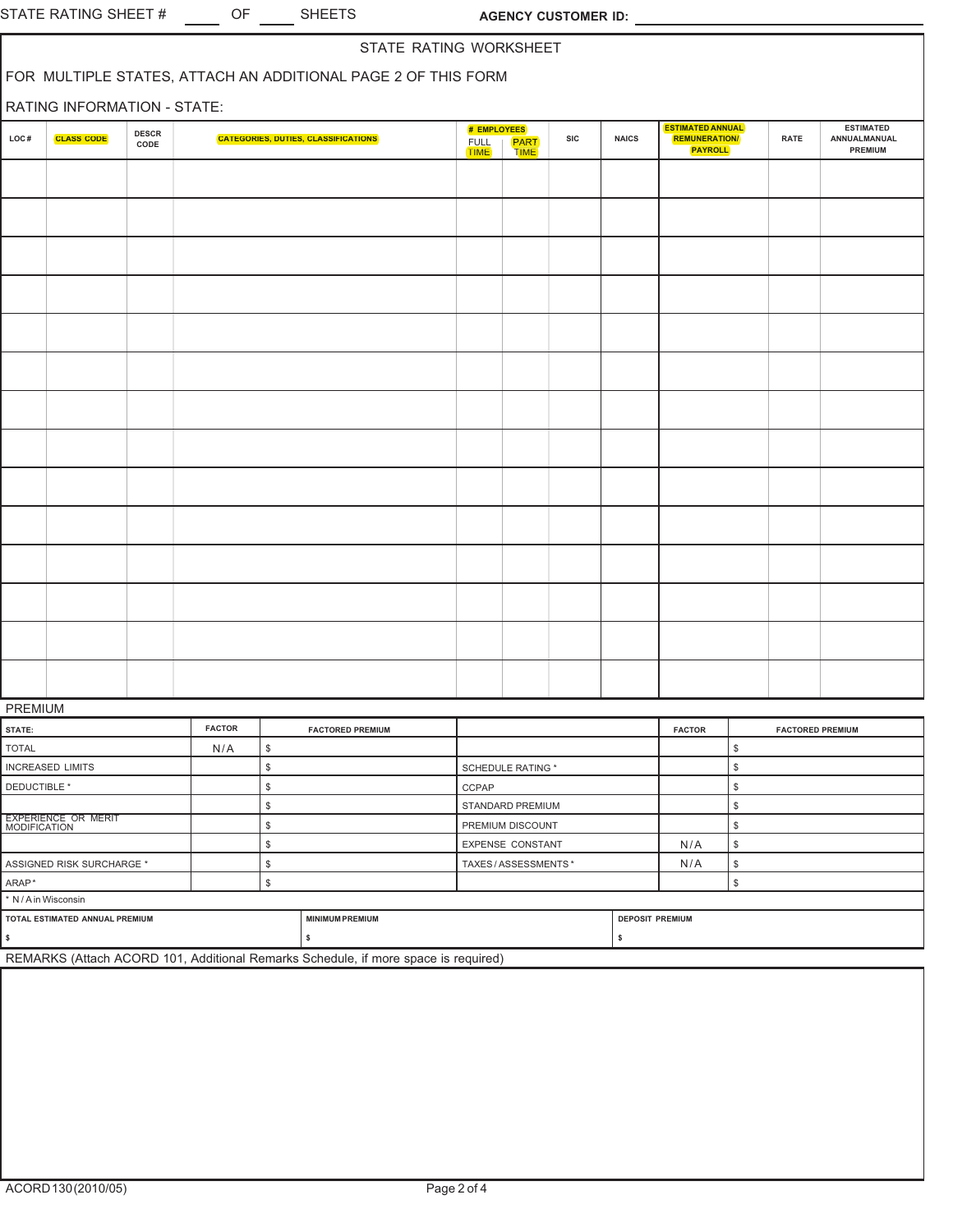## PRIOR CARRIER INFORMATION / LOSS HISTORY

| <b>PRIOR CARRIER INFORMATION / LOSS HISTORY</b> |                                                                                              |                       |            |         |                          |                |  |  |  |
|-------------------------------------------------|----------------------------------------------------------------------------------------------|-----------------------|------------|---------|--------------------------|----------------|--|--|--|
|                                                 | <b>PROVIDE INFORMATION FOR THE PAST 5 YEARS AND USE THE REMARKS SECTION FOR LOSS DETAILS</b> |                       |            |         | <b>LOSS RUN ATTACHED</b> |                |  |  |  |
| <b>YEAR</b>                                     | <b>CARRIER &amp; POLICY NUMBER</b>                                                           | <b>ANNUAL PREMIUM</b> | <b>MOD</b> | #CLAIMS | <b>AMOUNTPAID</b>        | <b>RESERVE</b> |  |  |  |
|                                                 | CO:                                                                                          |                       |            |         |                          |                |  |  |  |
|                                                 | POL#:                                                                                        |                       |            |         |                          |                |  |  |  |
|                                                 | CO:                                                                                          |                       |            |         |                          |                |  |  |  |
|                                                 | POL#:                                                                                        |                       |            |         |                          |                |  |  |  |
|                                                 | CO:                                                                                          |                       |            |         |                          |                |  |  |  |
|                                                 | POL#:                                                                                        |                       |            |         |                          |                |  |  |  |
|                                                 | CO:                                                                                          |                       |            |         |                          |                |  |  |  |
|                                                 | POL#:                                                                                        |                       |            |         |                          |                |  |  |  |
|                                                 | CO:                                                                                          |                       |            |         |                          |                |  |  |  |
|                                                 | POL#:                                                                                        |                       |            |         |                          |                |  |  |  |

NATURE OF BUSINESS / DESCRIPTION OF OPERATIONS

| NATURE OF BUSINESS / DESCRIPTION OF OPERATIONS                                                                                                                                                            |     |
|-----------------------------------------------------------------------------------------------------------------------------------------------------------------------------------------------------------|-----|
| GIVE COMMENTS AND DESCRIPTIONS OF BUSINESS, OPERATIONS AND PRODUCTS: MANUFACTURING - RAW MATERIALS, PROCESSES, PRODUCT, EQUIPMENT; CONTRACTOR - TYPE                                                      |     |
| OF WORK, SUB-CONTRACTS; MERCANTILE - MERCHANDISE, CUSTOMERS, DELIVERIES; SERVICE - TYPE, LOCATION; FARM - ACREAGE, ANIMALS, MACHINERY, SUB-CONTRACTS.                                                     |     |
|                                                                                                                                                                                                           |     |
|                                                                                                                                                                                                           |     |
|                                                                                                                                                                                                           |     |
|                                                                                                                                                                                                           |     |
|                                                                                                                                                                                                           |     |
|                                                                                                                                                                                                           |     |
|                                                                                                                                                                                                           |     |
|                                                                                                                                                                                                           |     |
| <b>GENERAL INFORMATION</b>                                                                                                                                                                                |     |
| <b>EXPLAIN ALL "YES" RESPONSES</b>                                                                                                                                                                        | Y/N |
| 1. DOES APPLICANT OWN, OPERATE OR LEASE AIRCRAFT / WATERCRAFT?                                                                                                                                            |     |
|                                                                                                                                                                                                           |     |
|                                                                                                                                                                                                           |     |
|                                                                                                                                                                                                           |     |
| 2. DO / HAVE PAST, PRESENT OR DISCONTINUED OPERATIONS INVOLVE(D) STORING, TREATING, DISCHARGING, APPLYING, DISPOSING, OR<br>[TRANSPORTINGOF HAZARDOUS MATERIAL? (e.g. landfills, wastes, fuel tanks, etc) |     |
|                                                                                                                                                                                                           |     |
|                                                                                                                                                                                                           |     |
|                                                                                                                                                                                                           |     |
|                                                                                                                                                                                                           |     |
| 3. ANY WORK PERFORMED UNDERGROUND OR ABOVE 15 FEET?                                                                                                                                                       |     |
|                                                                                                                                                                                                           |     |
|                                                                                                                                                                                                           |     |
| 4. ANY WORK PERFORMED ON BARGES, VESSELS, DOCKS, BRIDGE OVER WATER?                                                                                                                                       |     |
|                                                                                                                                                                                                           |     |
|                                                                                                                                                                                                           |     |
|                                                                                                                                                                                                           |     |
| 5. IS APPLICANT ENGAGED IN ANY OTHER TYPE OF BUSINESS?                                                                                                                                                    |     |
|                                                                                                                                                                                                           |     |
|                                                                                                                                                                                                           |     |
|                                                                                                                                                                                                           |     |
| 6. ARESUB-CONTRACTORSUSED? (If"YES", give % of work subcontracted)                                                                                                                                        |     |
|                                                                                                                                                                                                           |     |
|                                                                                                                                                                                                           |     |
|                                                                                                                                                                                                           |     |
| 7. ANY WORK SUBLET WITHOUT CERTIFICATES OF INSURANCE? (If "YES", payroll for this work must be included in the State Rating Worksheet on Page 2)                                                          |     |
|                                                                                                                                                                                                           |     |
|                                                                                                                                                                                                           |     |
| 8. IS A WRITTEN SAFETY PROGRAM IN OPERATION?                                                                                                                                                              |     |
|                                                                                                                                                                                                           |     |
|                                                                                                                                                                                                           |     |
|                                                                                                                                                                                                           |     |
| 9. ANY GROUP TRANSPORTATION PROVIDED?                                                                                                                                                                     |     |
|                                                                                                                                                                                                           |     |
|                                                                                                                                                                                                           |     |
|                                                                                                                                                                                                           |     |
| 10. ANY EMPLOYEES UNDER 16 OR OVER 60 YEARS OF AGE?                                                                                                                                                       |     |
|                                                                                                                                                                                                           |     |
|                                                                                                                                                                                                           |     |
|                                                                                                                                                                                                           |     |
| 11. ANY SEASONAL EMPLOYEES?                                                                                                                                                                               |     |
|                                                                                                                                                                                                           |     |
|                                                                                                                                                                                                           |     |
| 12. IS THERE ANY VOLUNTEER OR DONATED LABOR? (If "YES", please specify)                                                                                                                                   |     |
|                                                                                                                                                                                                           |     |
|                                                                                                                                                                                                           |     |